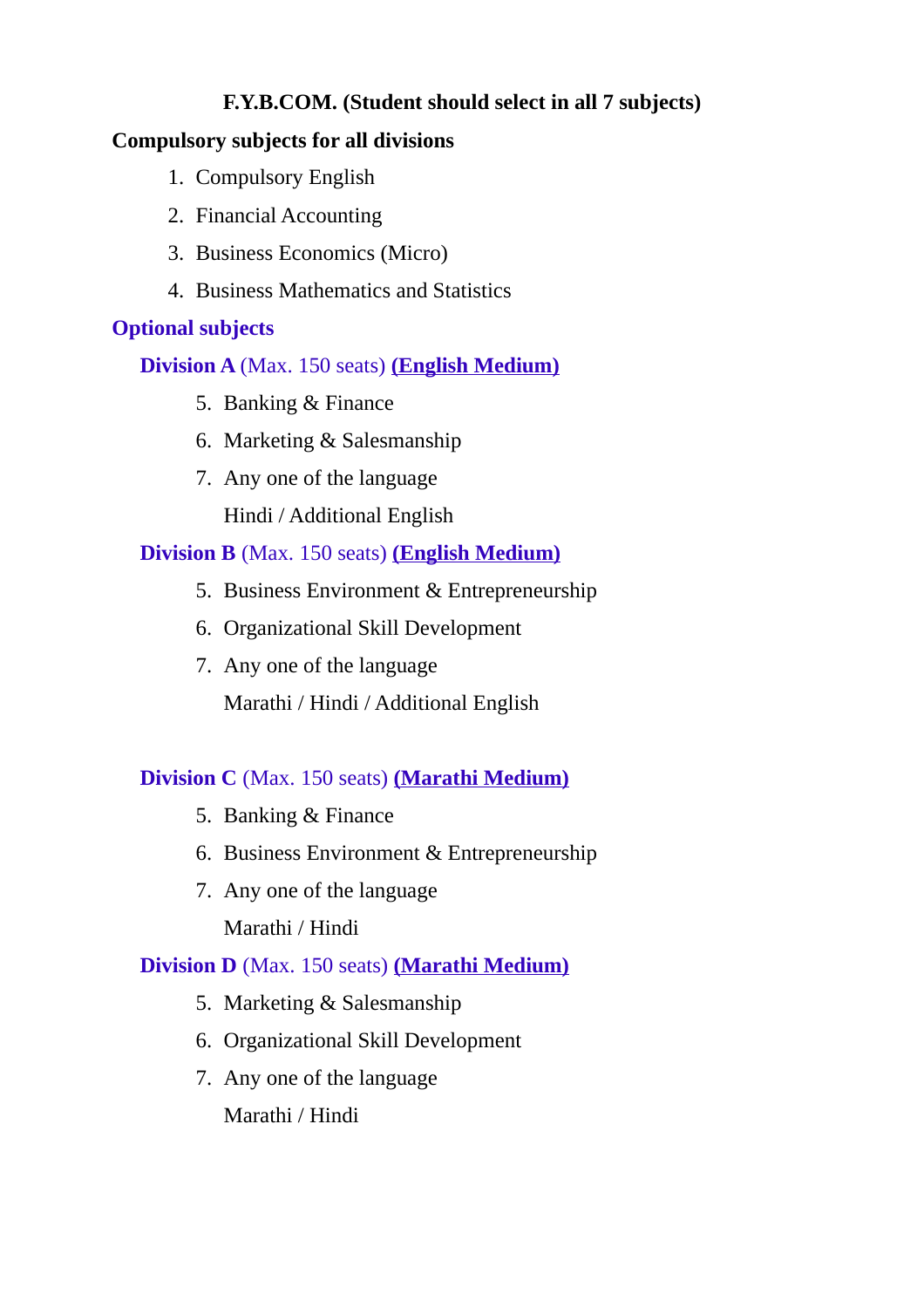# **S.Y.B.COM. (Student should select in all 6 subjects)**

### **Compulsory subjects for all divisions**

- 1. Business Communication.
- 2. Corporate Accounting.
- 3. Business Economics (Macro)
- 4. Business Management
- 5. Elements of Company Law

**Optional subjects (Maximum Seats available for optional subject 120 each) Division A** (Max. 120 seats) **English Medium**

**6. Any one of the following**

Cost & Works Accounting-I **(This subject should be given to** 

**students having minimum 50% marks with all subjects clear at F.Y.B.Com.)**

Banking & Finance -I

Marketing Management-I

#### **Division B** (Max. 120 seats) **English Medium**

### **6. Any one of the following**

Cost & Works Accounting-I **(students having minimum 50%** 

**marks with all subjects clear at F.Y.B.Com.)**

Banking & Finance -I

Marketing Management-I

**Division C & D** (Max. 120 seats each) **Marathi Medium**

### **6. Any one of the following**

Cost & Works Accounting-I **(students having minimum 50% marks with all subjects clear at F.Y.B.Com.)**

Business Environment & Entrepreneurship -I